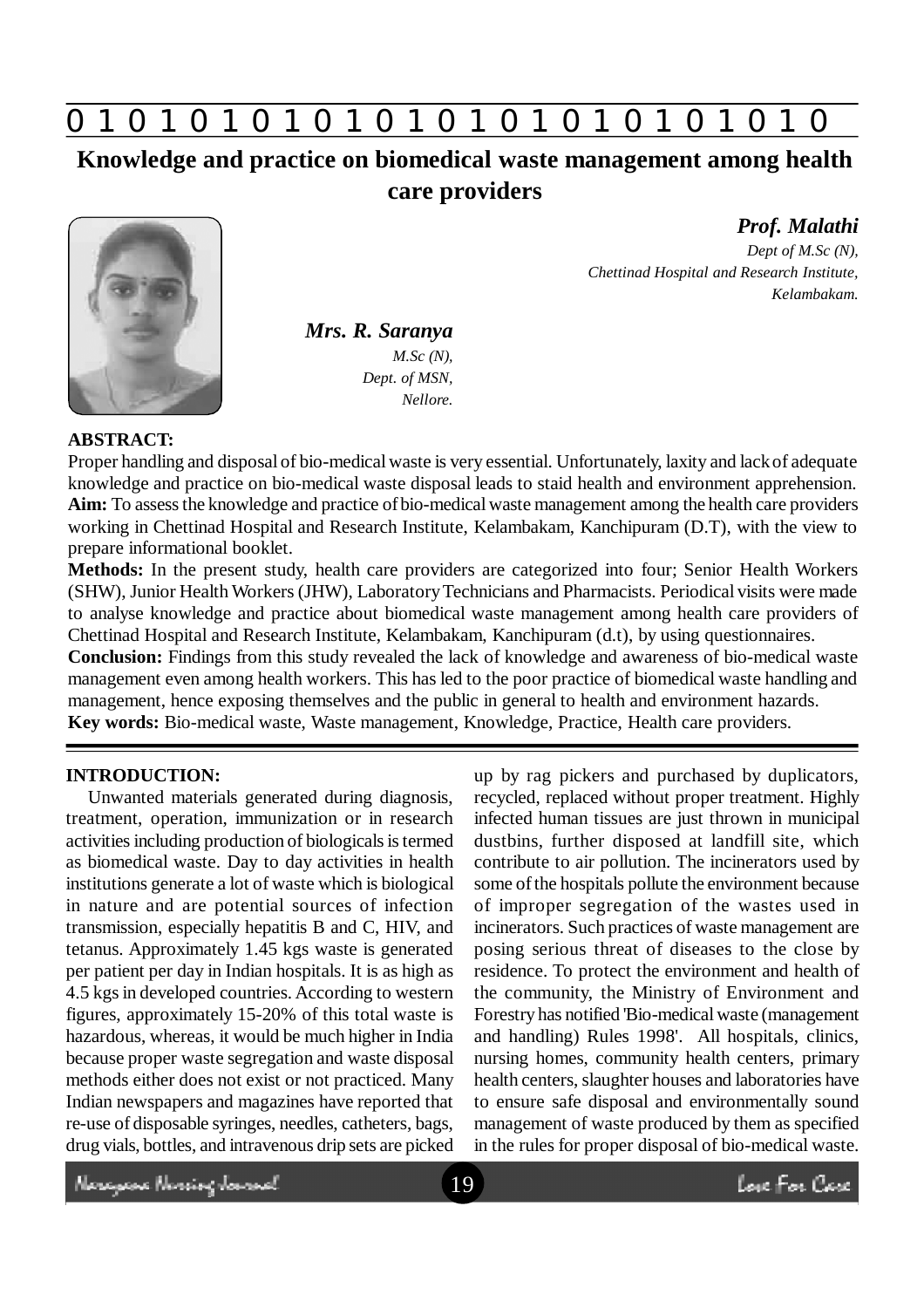## **0 z 0 z 0 z 0 z 0 z 0 z 0 z 0 z 0 z 0 z 0 z 0 z 0**

It is the responsibility of head of the health care facility to safeguard the health of workers involved in handling, transportation, and disposal of bio-medical waste besides ensuring safety to the community and environment. Any violation of the rules by any person is punishable with fine or imprisonment under the Environment protection Act 1986.

**Statement of the problem:** A study to assess the knowledge and practice on biomedical waste management among health care providers working in selected tertiary hospital, Kanchipuram district, Tamilnadu, India.

### **Objectives:**

• To assess the level of knowledge and practice regarding biomedical waste management among health care providers.

\* To find out the association between the level of knowledge regarding biomedical waste management among health care providers with their socio demographic variables.

\* To find out the association between the practice regarding biomedical waste management among health care providers with their socio demographic variables.

**METHODOLOGY:** A quantitative descriptive survey design was adopted for this study. The study subjects were health care providers posted in general wards in Chettinad hospital and Research Institute, at Kelambakkam, Kanchipuram district.

120 health care providers were selected by using non probability convenience sampling technique.

Semi structured questionnaire was used to assess the knowledge of health care providers .The study period was one month, March, 2011. The data entry and analysis was done, using the Microsoft excel. Results were presented as percentage, mean and standard deviation of knowledge scores.

**Ethical Clearance:** There was no drug administration or invasive procedure involved in the study. A written permission was obtained from the institutional authority and ethical committee. Written informed consent was obtained from mothers who participated in the study and Confidentiality and anonymity of the subjects was maintained throughout the study.

**Results:** The data was organized, tabulated, analyzed and interpreted by using descriptive and inferential statistics based on the objectives of the study. The findings were presented in the following sections.

**The analysis of the data was mainly classified as Section-I**

Table 1: Frequency and percentage distribution of socio demographic variables of Health care providers

| $\circ$<br>. Т.<br>Demographic variables | $\overline{\text{Fre (f)}}$ | Per $(\%)$ |
|------------------------------------------|-----------------------------|------------|
| Age (in yrs)                             |                             |            |
| $21 - 30$                                | 35                          | 29         |
| $31 - 40$                                | 31                          | 26         |
| $41 - 50$                                | 35                          | 29         |
| $\geq 51$                                | 19                          | 16         |
| <b>Gender</b>                            |                             |            |
| Male                                     | 43                          | 36         |
| Female                                   | 77                          | 64         |
| <b>Qualification</b>                     |                             |            |
| MPHW/ANM                                 | 101                         | 85         |
| <b>DMLTC</b>                             | 10                          | 8          |
| D.Pharm                                  | 09                          | 07         |
| <b>Position</b>                          |                             |            |
| Senior Health Worker                     | 12                          | 10         |
| Junior Health Worker                     | 89                          | 75         |
| Laboratory Technician                    | 10                          | 8          |
| Pharmacist                               | 09                          | 07         |
| <b>Total years of experience</b>         |                             |            |
| $0 - 5$                                  | 39                          | 33         |
| $6 - 10$                                 | 28                          | 23         |
| $11 - 15$                                | 18                          | 15         |
| $\geq 16$                                | 35                          | 29         |

The data presented in the Table-1 shows that the majority of the subjects, 35 (29%) belonged to age group 21-30 years and 41-50 years. Maximum number of subjects 77 (64%) were females. Majority of the subjects 101 (85%) were qualified as a MPHW/ANM, and 89 (75%) were Junior Health Worker. The maximum number of subjects 39 (33%) were having 0-5 years of experience.

#### **Section-II**

### **Frequency and percentage distribution of level of knowledge and practice of bio-medical waste management among health care providers.**

The majority of subjects 79 (65%) had average knowledge and 29 (24%) had good knowledge. Majority of subjects 63 (53%) had average practice and 42 (35%) had good practice.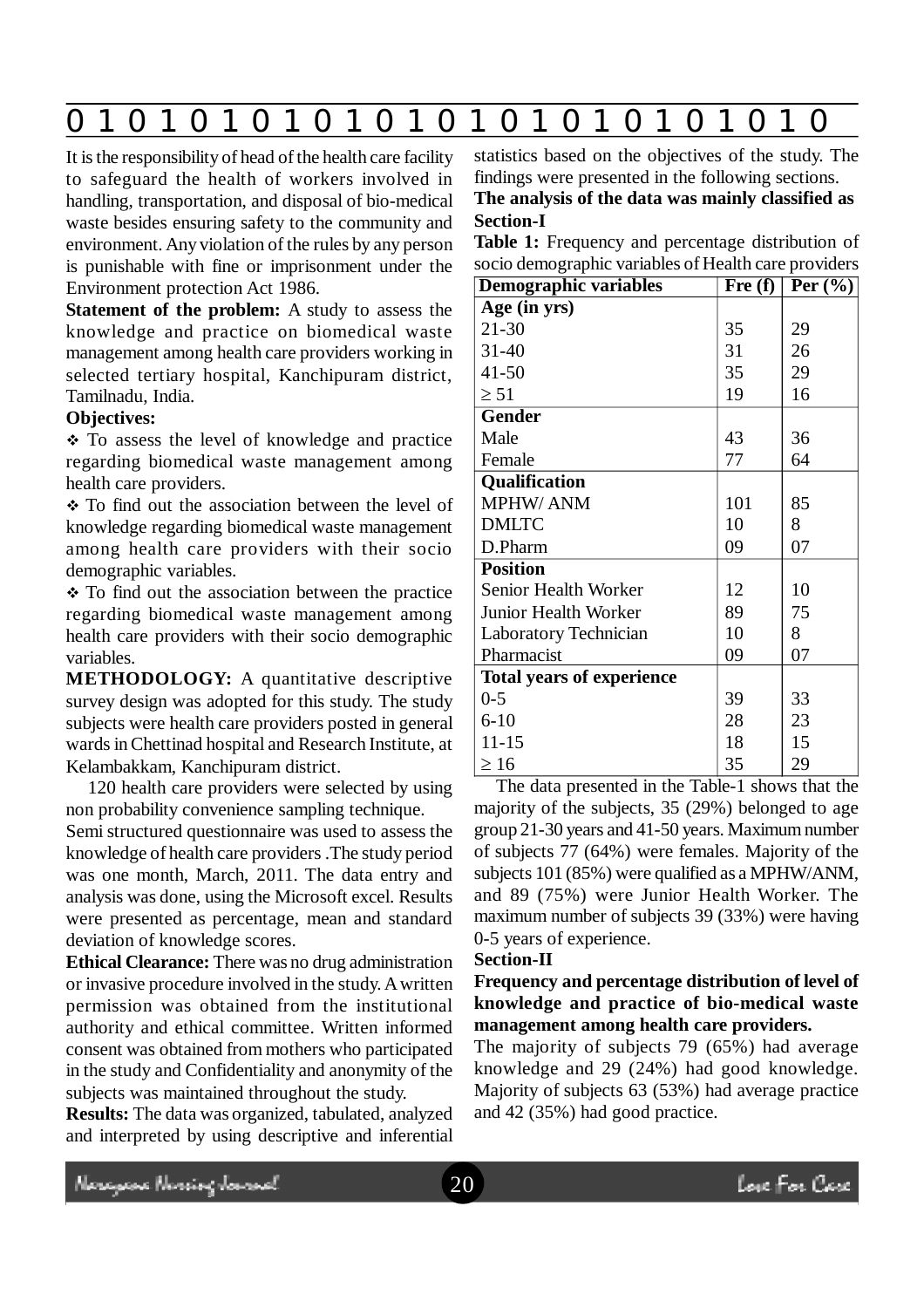# **0 z 0 z 0 z 0 z 0 z 0 z 0 z 0 z 0 z 0 z 0 z 0 z 0**

### **Section-III**

**Table -2:** Mean and standard deviation of level of knowledge and regarding bio medical waste management among health care providers:

| <b>OVERALL SCORES</b> | <b>MEAN</b> | S.D  |
|-----------------------|-------------|------|
| Knowledge             | 15.25       | 3.4' |
| Practice              | 14.01       |      |

Table 2: shows the distribution of knowledge and practice scores. The knowledge was distributed with a mean of 15.25 and S.D. 3.47 and the Practice has mean of 14.01 with S.D. 4.39 .

### **Section–IV**

Association between Level of knowledge and practice of bio - medical waste management and Socio. Demographic Variables of health care providers:

### **Table 3: Association between knowledge scores and selected demographic variables:**

| radic of resociation between knowledge scores and selected demographic variables. |      |                |             |              |  |  |  |
|-----------------------------------------------------------------------------------|------|----------------|-------------|--------------|--|--|--|
| Demographic variables                                                             | Good | <b>Average</b> | <b>Poor</b> | Chi-square   |  |  |  |
| Age (in years)                                                                    |      |                |             |              |  |  |  |
| $21 - 30$                                                                         | 09   | 22             | 04          | $C = 3.255$  |  |  |  |
| $31 - 40$                                                                         | 05   | 24             | 02          | $T = 12.592$ |  |  |  |
| $41 - 50$                                                                         | 10   | 22             | 03          | <b>NS</b>    |  |  |  |
| $\geq 51$                                                                         | 05   | 11             | 03          |              |  |  |  |
| <b>Gender</b>                                                                     |      |                |             | $C = 0.089$  |  |  |  |
| Male                                                                              | 11   | 28             | 04          | $T = 5.991$  |  |  |  |
| Female                                                                            | 18   | 51             | 08          | <b>NS</b>    |  |  |  |
| Qualification                                                                     |      |                |             |              |  |  |  |
| MPHW/ANM                                                                          | 21   | 69             | 11          | $C = 6.034$  |  |  |  |
| <b>DMLTC</b>                                                                      | 03   | 06             | 01          | $T = 9.488$  |  |  |  |
| D.Pharm                                                                           | 05   | 04             | $00\,$      | <b>NS</b>    |  |  |  |
| <b>Designation</b>                                                                | 01   | 09             | 02          | $C = 7.454$  |  |  |  |
| Senior Health Worker                                                              | 20   | 60             | 09          | $T = 12598$  |  |  |  |
| Junior Health Worker                                                              | 03   | 06             | 01          | <b>NS</b>    |  |  |  |
| <b>Laboratory Technician Pharmacist</b>                                           | 05   | 04             | $00\,$      |              |  |  |  |
| <b>Total year of experience</b>                                                   |      |                |             |              |  |  |  |
| $0 - 5$                                                                           | 10   | 25             | 04          | $C = 11.24$  |  |  |  |
| $6 - 10$                                                                          | 07   | 19             | 02          | $T = 12.592$ |  |  |  |
| $11 - 15$                                                                         | 03   | 14             | 01          | <b>NS</b>    |  |  |  |
| $\geq 16$                                                                         | 09   | 21             | 05          |              |  |  |  |

**Table - 4: Association between practice scores and selected demographic variables:**

| 03<br>07 | $C = 6.463$<br>$T = 12.592$ |
|----------|-----------------------------|
|          |                             |
|          |                             |
|          |                             |
|          | <b>NS</b>                   |
| 02       |                             |
|          | $C = 0.374$                 |
| 06       | $T = 5.991$                 |
| 09       | <b>NS</b>                   |
|          |                             |
| 14       | $C = 3.478$                 |
| $00\,$   | $T = 9.488$                 |
|          | 03                          |

Neregese Nereing Journal

Love For Care